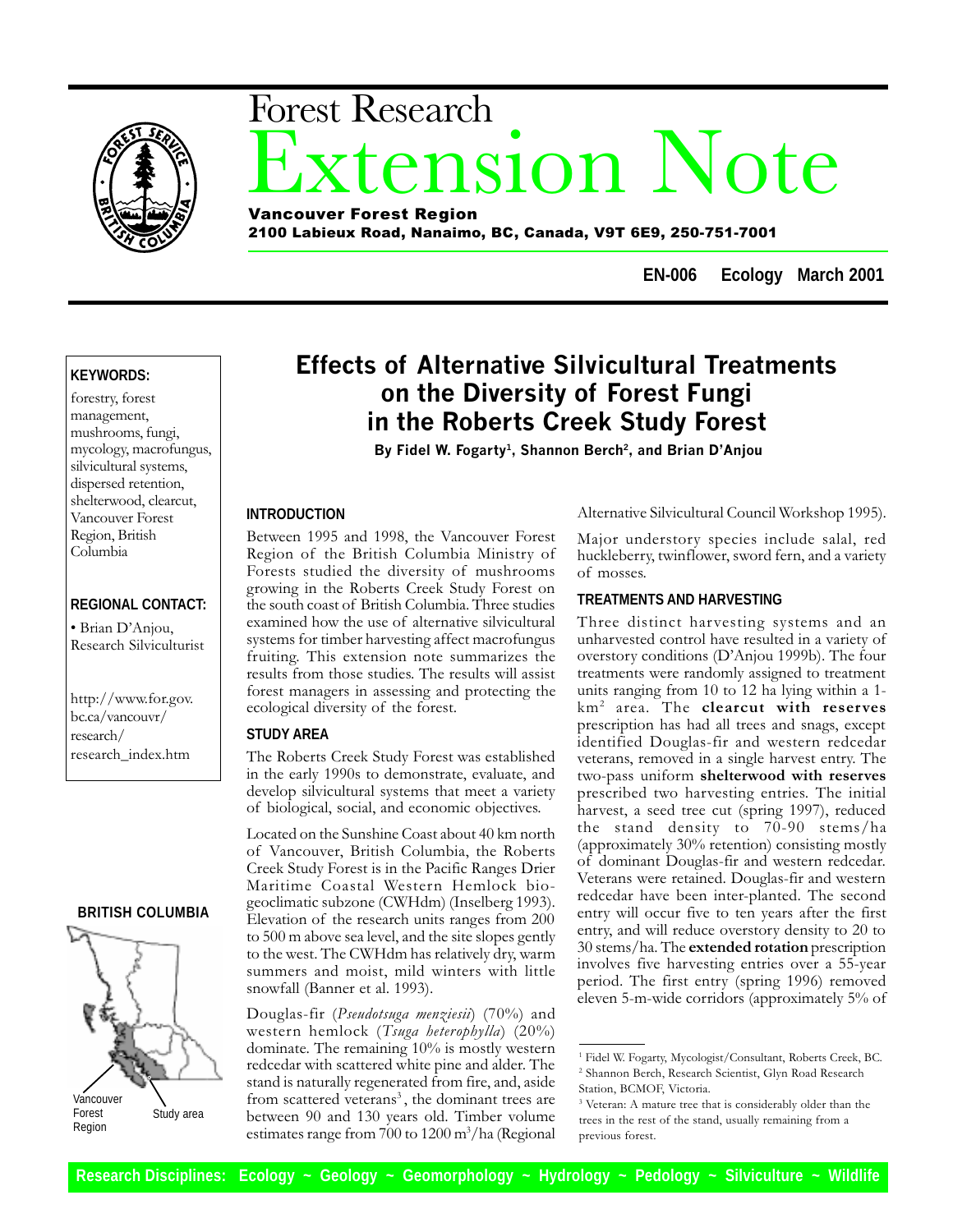the stand). The next two entries, at 15 and 30 years, will each remove 20% of the stand volume. The fourth and fifth entries (at 50 and 55 years) will mimic the shelterwood prescription described above (i.e., reduce the stand first to 70-90 stems/ha, and then to 15-20 stems/ha five years later). An unharvested control treatment was permanently set aside from harvesting.

#### **Post-Harvest Stand Structure**

Harvesting reduced stand density in the clearcut by over 99%, in the shelterwood by 88%, and in the extended rotation by 14%. Basal area (m<sup>2</sup>/ha) was reduced by 98, 71, and 12%, and volume  $(m^3/ha)$  was reduced by 99, 69, and 11%, respectively, in the clearcut, shelterwood, and extended rotation plots.

#### **MUSHROOM SAMPLING METHODS**

Pre-treatment data were collected in 1995/96. Macrofungi were recorded during reconnaissance surveys and mushroom forays, and on permanent sampling plots. Reconnaissance surveys were undertaken between August and November 1995, mushroom forays occurred on two weekends in September and October 1995, and sampling on permanent plots occurred from November 1995 to March 1996.

During harvest, data were collected on the types of macrofungi found throughout the study area from September 1996 to January 1997.

Post-harvest data were collected in spring 1997. From the preliminary species list, 120 species were selected for study, including 59 saprophytic, 6 parasite, and 55 mycorrhizal fungi. These covered a range of ecological roles (see Appendix A), including many well-known edible and medicinal mushrooms and some sensitive, uncommon, obscure, or otherwise interesting fungi. Some of these, such as the pine mushroom (Tricholoma magnivelare) and chanterelles (Cantharellus sp.), represent potential 'indicator' species because of their ecological and economic importance. Others are of traditional or cultural importance to First Nations people. Three species of slime mold (Fulgio septica, Leocarpus fragilis, and Lycogala epidendrum) were also included.

Although some mushroom sampling occurred in spring and summer, most sampling was performed between September and December 1997. In order to ensure broad coverage, the 10-12-ha treatments were sub-divided into three areas: east, mid, and west portions (approximately 3-4 ha each) which were visited on successive field days. Presence of mushrooms, fruit bodies, or sporocarps of the selected species in each treatment area and the control was recorded during walk-through reconnaissance surveys. Specimens of some species were collected for further examination and dried for reference purposes. Macrofungi were identified using the mushroom field guides, texts, literature, and fungal keys cited at the end of this report. For each treatment area and the control, macrofungal species sub-lists of the types and number of species recorded in each ecological niche were created.

#### **RESULTS**

Prior to harvesting, over 150 mushroom species were recorded as being present in the study area. While timber harvesting was underway, 358 types (including slime molds) were identified.

#### **Macrofungal Fruiting After Timber Harvesting**

In the control, 115 of the 120 species selected for study were found fruiting (55 saprophytic, 6 parasitic, and 54 mycorrhizal) (Table 1). In the extended rotation, 101 of the species were recorded (49 saprophytic, 4 parasitic, and 48 mycorrhizal). In the shelterwood, 83 of the selected species (41 saprophytic, 5 parasitic, and 37 mycorrhizal) were encountered, while in the clearcut only 39 were recorded fruiting (34 saprophytic, 1 parasitic, and 4 mycorrhizal).

Control: Approximately 96% of the selected species were recorded fruiting. Of these, approximately half were biotrophic (mycorrhizal or parasitic) and half were saprophytic. Eight species (Cantharellus subalbidus, Chroogomphus tomentosus, Clavaria purpurea, Gomphus clavatus, Hydnellum caeruleum, Hygrophoropsis aurantiaca, Hypomyces lactifluorum, and Ramaria stricta) were encountered only in the control. Of the mycorrhizal species, only *Gomphus floccosus* was not recorded in the control.

Extended rotation: Approximately 84% of the selected species were encountered and again approximately half of these were biotrophs while the other half were saprophytes. One species, Clavaria vermicularis, was recorded only in the extended rotation.

Shelterwood: About 70% of the selected species were found fruiting; again, about half were biotrohic and half were saprophytic. One species, *Gomphus floccosus*, was encountered only in the shelterwood.

Clearcut: Approximately 33% of the selected species were recorded, of which nearly 90% were saprophytes. Four mycorrhizal fungi (Amanita porphyria, Laccaria laccata, Lactarius

Table 1. Number of selected mushroom species recorded fruiting: post-harvest results, by treatment.

|                     |                         | Treatment: silvicultural system   |                             |                          |  |  |
|---------------------|-------------------------|-----------------------------------|-----------------------------|--------------------------|--|--|
| <b>Species type</b> | <b>Control</b><br>(no.) | <b>Extended rotation</b><br>(no.) | <b>Shelterwood</b><br>(no.) | <b>Clearcut</b><br>(no.) |  |  |
| Parasitic           | 6                       | 4                                 |                             |                          |  |  |
| Mychorrhizal        | 54                      | 48                                | 37                          | 4                        |  |  |
| Saprophytic         | 55                      | 49                                | 41                          | 34                       |  |  |
| Total               | 115                     | 101                               | 83                          | 39                       |  |  |

**Research Disciplines: Ecology ~ Geology ~ Geomorphology ~ Hydrology ~ Pedology ~ Silviculture ~ Wildlife**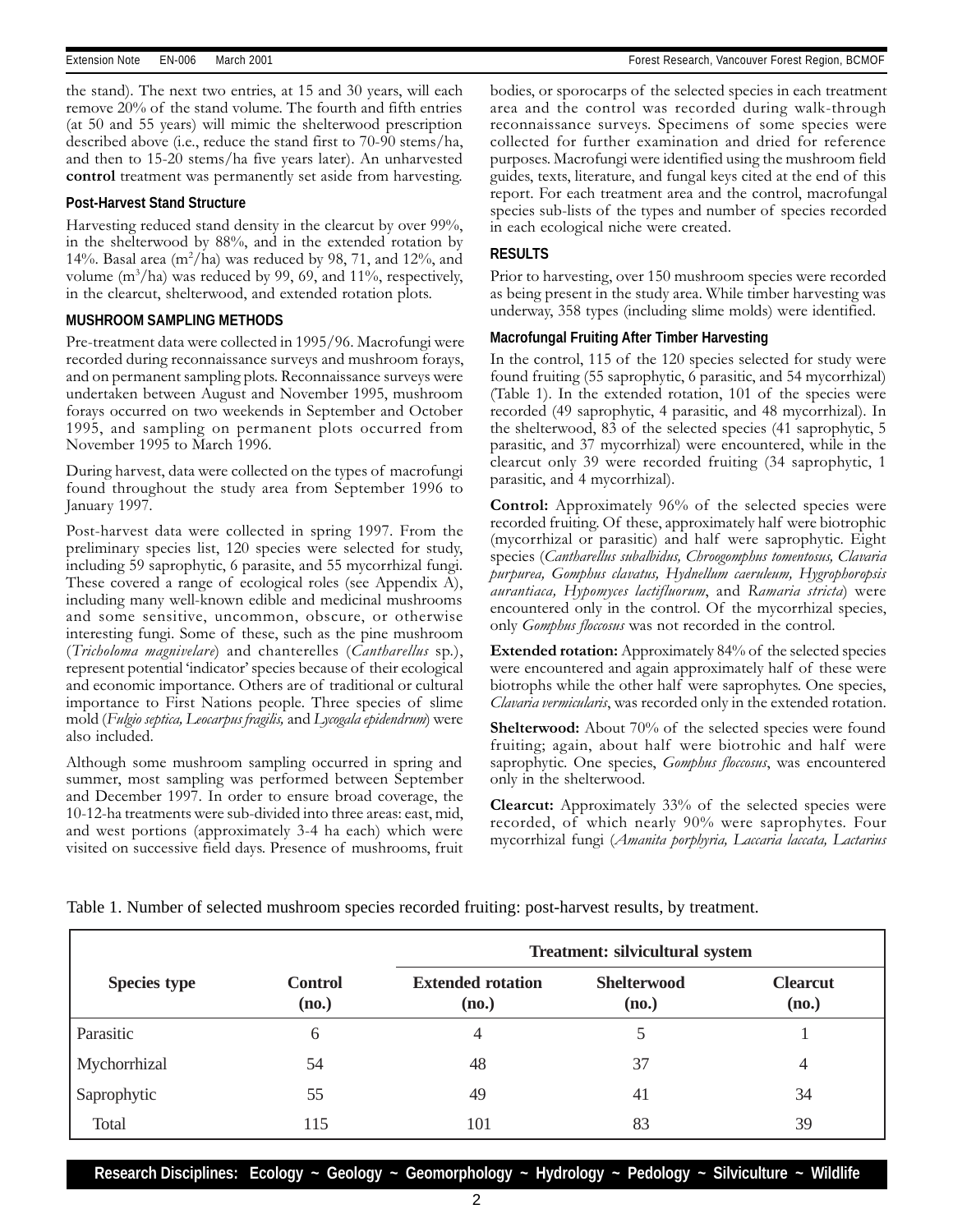affinis, and Tricholoma sejunctum) were found fruiting either near standing residual (reserve) trees or, in the case of L. affinis, on the edge of the clearcut adjacent to the control. Pholiota limonella and Gloephyllum saepiarium, both saprophytes, were encountered only in the clearcut.

#### **Some General Trends**

The control had the greatest number of macrofungus species, followed by the extended rotation, shelterwood, and finally the clearcut. This seems to correlate with the post-harvest stand attributes because the stems/ha, basal area, and volume were all greatest in the control, followed by the extended rotation, shelterwood, and the clearcut.

Only 31 species, the majority saprophytic, were recorded in all three treatments plus the control. The saprophyte, *Gloephyllum* saepiarium, was found in all three treatments but not in the control. Forty-four species, the majority mycorrhizal, were found only in the the units where some or all trees were retained—i.e., extended rotation, shelterwood, and control but not in the clearcut. Twenty-one species, again mostly mycorrhizal ones, were recorded in the control and extended rotation, but not in the clearcut or shelterwood.

#### **CONCLUSIONS**

Three studies examined how the use of alternative silvicultural systems for timber harvesting affect mushroom diversity and macrofungus fruiting. The study took place between 1995 and 1998 in the Roberts Creek Study Forest on the south coast of British Columbia.

This study, the first of its kind in British Columbia, has generated significant information regarding the short-term effects of partial harvesting on macrofungal fruiting. The results of this study are consistent with results of other similar studies (e.g., Kranabetter 1997), and these studies also showed a first-year post-harvest correlation between reduced stand density and reduced mushroom diversity. However, replication, baseline sampling, and a number of years of post-harvest sampling are required in order to reach conclusions about the longer-term effects.

#### **REFERENCES**

- Banner, A.; W. MacKenzie; S. Haeussler; S. Thomson; J. Pojar; and R. Trowbridge. 1993. A Field Guide to Site Identification and Interpretation for the Prince Rupert Forest Region. Land Management Handbook Number 26. Research Program, BC Ministry of Forests. Victoria, BC.
- D'Anjou, B. 1999a. Roberts Creek Study Forest, Phase 1-Douglas-Fir and Western Redcedar Survival and Growth Under Three Silvicultural Systems: Second-Year Results. Vancouver Forest Region, BC Ministry of Forests.

-. 1999b. Roberts Creek Study Forest—Demonstration Shelterwood Block Stand Structure and Regeneration: Five-year Results. Vancouver Forest Region, BC Ministry of Forests.

Inselberg, A. 1993. Roberts Creek Alternative Silviculture Systems Demonstration—Ecological Survey of Treatment and Control Blocks. Contract report for the BC Ministry of Forests. 9pp.

Kranabetter, J.M. 1997. Effects of Timber Harvesting on Mushrooms and Mycorrhizae of the Date Creek Research Forest. Extension Note #25. Forest Sciences, Prince Rupert Forest Region, BC Ministry of Forests. Prince Rupert, BC.

Regional Alternative Silvicultural Council. 1995. Regional Alternative Silvicultural Council Workshop, Campbell River, Nanaimo, and the Sunshine Coast. BC Ministry of Forests and Canadian Forest Service.

#### **SELECTED MUSHROOM LITERATURE**

- Arora, D. 1986. Mushrooms Demystified. Ten Speed Press. Berkeley, CA. 959pp.
- Hobbs, C. 1995. Medicinal Mushrooms. Botanica Press. Santa Cruz, CA. 251pp.
- Hosford, D.; D. Pilz; R. Molina; and M. Amaranthus. 1997. Ecology and Management of the Commercially Harvested American Matsutake. General Technical Report PNW-GTR-412. Pacific Northwest Research Station, Forest Service, USDA. Portland, OR. 68pp.
- Lincoff, G.H. 1981. National Audubon Society Field Guide to North American Mushrooms. Chanticleer Press. New York. 926pp.
- McKenny, M. and D.E. Stuntz. 1994. The New Savory Wild Mushroom. University of Washington Press. Seattle,WA. 250pp.
- Miller, O. K., 1980. Mushrooms of North America. Dutton. NY. 368pp.
- Molina, R.; T. O'Dell; D. Luoma; M. Amaranthus; M. Castellano; and K. Russell. 1993. Biology, Ecology, and Social Aspects of Wild Edible Mushrooms in the Forests of the Pacific Northwest: A Preface to Managing Commercial Harvest. Pacific Northwest Research Station, Forest Service, USDA. Portland, OR. 42pp.
- Norvell, L.L.; F. Kopecky; J. Lingarden; and J. Roger. 1994. The Chanterelle (Cantharellus cibarius)  $-A$  Peek at Productivity. Oregon Cantharellus Study Project. Oregon State University. Corvallis, OR. P1-11.
- Pacific Northwest Key Council. 1996. Keys to Pacific Northwest Mushrooms. Unpublished report.
- Phillips, R. 1991. Mushrooms of North America. Little Brown and Co. Toronto. 319pp.
- Schalkwijk-Barendsen, H.M.E. 1991. Mushrooms of Western Canada. Lone Pine. Edmonton, AB. 415pp.
- Schlosser, W. and K. Blatner. 1997. Special Forest Products: An East-Side Perspective. General Technical Report PNW-GTR-380. Pacific Northwest Research Station, Forest Service, USDA. 27pp.
- Smith, A.H. 1975. A Field Guide to Western Mushrooms. University of Michigan Press. 280pp.
- Smith, A.H. and N. Weber-Smith. 1980. The Mushroom Harvesters Field Guide. University of Michigan Press. 316pp.
- Weigand, J.F. 1998. Forest Management for the North American Pine Mushroom (Tricholoma magnivelare (Peck) Redhead) in the Southern Cascade Range. Ph.D. thesis. Oregon State University. 477pp.
- Wills, R.M. and R.G. Lipsey. 1998. An Economic Strategy to Develop Non-Timber Forest Products and Services in British Columbia. Forest Renewal BC report, Project PA97538-ORE.

#### **ACKNOWLEDGEMENTS**

Thanks to friends, colleagues, and fellow mushroomers especially Betty Pembroke and David Tamblin of the Vancouver Mycological Society, William Hastings, and Doris Fogarty-all of whom, on many occasions, poured over specimens and mushroom identification literature until the wee hours of the morning.

**Research Disciplines: Ecology ~ Geology ~ Geomorphology ~ Hydrology ~ Pedology ~ Silviculture ~ Wildlife**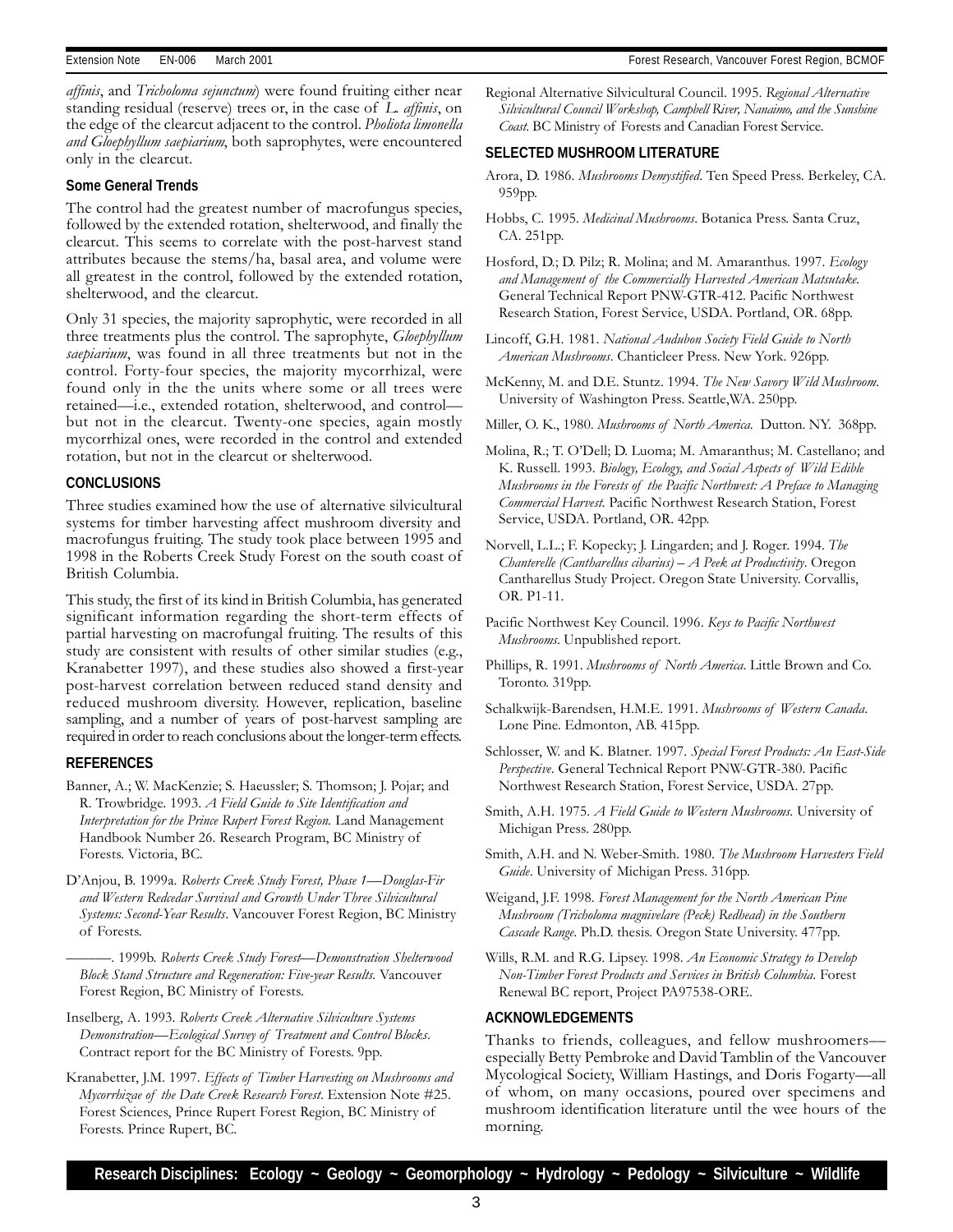#### **APPENDIX A**

**Presence of selected species of macrofungi and slime molds in alternative silvicultural treatment units, post-harvest results.**

|                                |                            | <b>Ecological</b>             |                | Treatment: silvicultural system |                    |                 |
|--------------------------------|----------------------------|-------------------------------|----------------|---------------------------------|--------------------|-----------------|
| Latin name                     | <b>Common name</b>         | role or<br>niche <sup>a</sup> | <b>Control</b> | <b>Extended</b><br>rotation     | <b>Shelterwood</b> | <b>Clearcut</b> |
| Aleuria aurantia               | Orange peel fungus         | $\mathbf S$                   | $^{+}$         | $\! +$                          | $\! + \!\!\!\!$    | $\! + \!\!\!\!$ |
| Amanita porphyria              | Purple brown amanita       | M                             | $^{+}$         | $^{+}$                          | $^{+}$             | $+^{\rm b}$     |
| Amanita silvicola              | Woodland amanita           | M                             | $^{+}$         | $^{+}$                          | $\! + \!\!\!\!$    |                 |
| Amanita smithiana              | Smith's amanita            | M                             | $^{+}$         | $^{+}$                          | $^{+}$             |                 |
| Armillaria mellea              | Honey mushroom             | P                             | $^{+}$         | $^{+}$                          | $\! + \!\!\!\!$    | $\! + \!\!\!\!$ |
| Auricularia auricula           | Tree (wood) ear            | S                             | $^{+}$         | $^{+}$                          |                    |                 |
| Boletopsis leucomelaena        | Kurotake                   | M                             | $^{+}$         | $^{+}$                          |                    |                 |
| <b>Boletus</b> mirabilis       | Velvet top                 | M                             | $^{+}$         | $^{+}$                          | $\! + \!\!\!\!$    |                 |
| Caloscypha fulgens             | Blue staining cup          | S                             |                |                                 |                    | $\! + \!\!\!\!$ |
| Camarophyllus graveolens       | Moth balls                 | $M$ ?                         | $^{+}$         | $\! + \!\!\!\!$                 | $^{+}$             |                 |
| Cantharellus cibarius          | Chanterelle                | M                             | $^{+}$         | $+$                             | $^{+}$             |                 |
| Cantharellus infundibuliformis | Funnel chanterelle         | M                             | $^{+}$         | $\! + \!\!\!\!$                 | $\! + \!\!\!\!$    |                 |
| Cantharellus subalbidus        | White chanterelle          | M                             | $^{+}$         |                                 |                    |                 |
| Chroogomphus tomentosus        | Woolly gomphidius          | M                             | $^{+}$         |                                 |                    |                 |
| Clavaria purpurea              | Purple club coral          | S                             | $^{+}$         |                                 |                    |                 |
| Clavaria vermicularis          | White club coral           | S                             |                | $+$                             |                    |                 |
| Clavulina cristata             | Crested coral              | S                             | $^{+}$         | $^{+}$                          | $^{+}$             | $+^{\rm b}$     |
| Collybia acervata              | Clustered collybia         | S                             | $^{+}$         | $^{+}$                          | $^{+}$             |                 |
| Coltricia cinnamomea           | Cinnamon polypore          | S                             | $^{+}$         | $\! + \!\!\!\!$                 | $\! + \!\!\!\!$    | $+^{\rm b}$     |
| Cortinarius cinnamomeo-luteus  | Cinnamon cort              | M                             | $^{+}$         | $^{+}$                          |                    |                 |
| Cortinarius corrugis           | Corrugated top             | M                             | $^{+}$         | $^{+}$                          | $^{+}$             |                 |
| Cortinarius cotoneus           | Electric motor cort (dark) | M                             | $^{+}$         | $^{+}$                          | $^{+}$             |                 |
| Cortinarius phoeniceus         | Red capped cort            | M                             | $^{+}$         | $^{+}$                          | $^{+}$             |                 |
| Cortinarius semisanguineus     | Red gilled cort            | $\mathbf M$                   | $^{+}$         | $\! + \!\!\!\!$                 | $\! + \!\!\!\!$    |                 |
| Cortinarius traganus           | Pungent cort (pear smell)  | M                             | $^{+}$         | $^{+}$                          |                    |                 |
| Cystoderma amianthinum         | Pure cystoderma            | S                             | $^{+}$         | $^{+}$                          | $^{+}$             |                 |
| Dacrymyces palmatus            | Orange jelly               | S                             | $^{+}$         | $^{+}$                          | $^{+}$             | $^{+}$          |
| Entoloma lividum               | Livid entoloma             | S                             | $^{+}$         | $^{+}$                          | $^{+}$             | $^{+}$          |
| Fomes pini                     | Pine conk                  | P                             |                | $^{+}$                          | $^{+}$             |                 |
| Fomitopsis cajanderi           | Rosy polypore              | S                             | $^{+}$         | $^{+}$                          | $^{+}$             |                 |
| Fomitopsis pinicola            | Red belt                   | S                             | $^{+}$         | $^{+}$                          | $^{+}$             | $^+$            |
| Fuligo septica                 | Scrambled egg slime        | S                             |                | $\! + \!\!\!\!$                 | $^{+}$             | $^+$            |
| Ganoderma applanatum           | Artists conk               | ${\mathcal S}$                | $^{+}$         | $\! + \!\!\!\!$                 | $^{+}$             | $^{+}$          |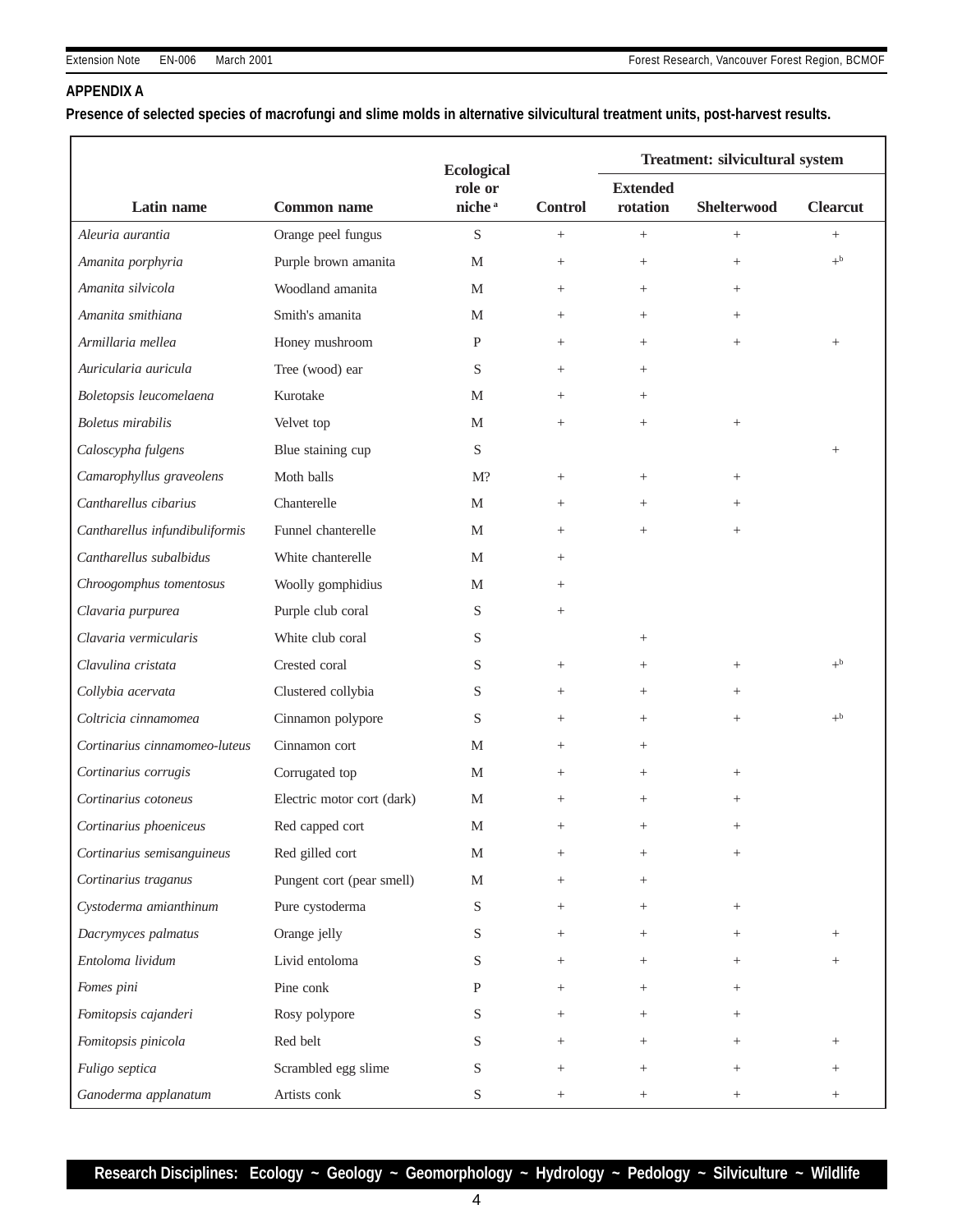# **Appendix A, continued:**

|                                      |                              |                              |                 | Treatment: silvicultural system |                 |                 |
|--------------------------------------|------------------------------|------------------------------|-----------------|---------------------------------|-----------------|-----------------|
|                                      |                              | <b>Ecological</b><br>role or |                 | <b>Extended</b>                 |                 |                 |
| Latin name                           | <b>Common name</b>           | niche <sup>a</sup>           | <b>Control</b>  | rotation                        | Shelterwood     | <b>Clearcut</b> |
| Gloeophyllum saepiarium              | Gilled polypore              | S                            |                 | $^{+}$                          | $\! + \!\!\!\!$ | $\! + \!\!\!\!$ |
| Gomphidius subroseus                 | Rosy gomphidius              | M                            | $\! + \!\!\!\!$ | $\! + \!\!\!\!$                 | $^{+}$          |                 |
| Gomphus clavatus                     | Pigs ear gomphus             | M                            | $^{+}$          |                                 |                 |                 |
| Gomphus floccosus                    | Woolly chanterelle           | M                            |                 |                                 | $^{+}$          |                 |
| Guepiniopsis alpinus                 | Golden jelly cone            | S                            | $\! + \!\!\!\!$ | $\! + \!\!\!\!$                 | $^{+}$          | $\! + \!\!\!\!$ |
| Gyromitra esculenta                  | False morel                  | S                            | $^{+}$          |                                 | $^{+}$          |                 |
| Helvella lacunosa                    | Elfin saddle                 | S                            | $^{+}$          | $^{+}$                          | $^{+}$          |                 |
| Hydnellum aurantiacum                | Orange hydnellum             | M                            | $^{+}$          | $^{+}$                          | $^{+}$          |                 |
| Hydnellum caeruleum                  | Blue-grey tooth/orange flesh | M                            | $^{+}$          |                                 |                 |                 |
| Hydnellum peckii                     | Strawberries and cream       | M                            | $^{+}$          | $^{+}$                          |                 |                 |
| Hydnum fusco-indicum                 | Violet hedgehog              | M                            | $^{+}$          | $^{+}$                          |                 |                 |
| Hydnum repandum                      | Spreading hedgehog           | M                            | $^{+}$          | $^{+}$                          | $^{+}$          |                 |
| Hydnum umbilicatum                   | Smaller hedgehog             | M                            | $^{+}$          | $+$                             |                 |                 |
| Hygrophoropsis aurantiaca            | False chanterelle            | S                            | $^{+}$          |                                 |                 |                 |
| Hygrophoropsis olida                 | Bubblegum fungus             | $M$ ?                        | $^{+}$          |                                 | $\! + \!\!\!\!$ |                 |
| Hygrophorus bakerensis               | Almond scented hygro-phorus  | M                            | $^{+}$          | $\! + \!\!\!\!$                 |                 |                 |
| Hygrophorus camarophyllus            | Sooty brown waxy cap         | M                            | $^{+}$          | $^{+}$                          | $^{+}$          |                 |
| Hygrophorus conicus                  | Witches hat                  | $M$ ?                        | $^{+}$          | $^{+}$                          |                 |                 |
| Hygrophorus eburneus                 | White waxy cap               | M                            | $^{+}$          | $^{+}$                          | $^{+}$          |                 |
| Hygrophorus pratensis                | Salmon waxy cap              | M                            | $^{+}$          | $+$                             | $^{+}$          |                 |
| Hypholoma campnoides                 | Smoky gilled wood lover      | S                            | $^{+}$          | $^{+}$                          | $^{+}$          | $^{+}$          |
| Hypholoma fasciculare                | Clustered wood lover         | S                            | $+$             | $^{+}$                          | $^{+}$          | $^{+}$          |
| Hypomyces hyalinus                   | White parasite               | P                            | $^{+}$          | $^{+}$                          | $^{+}$          |                 |
| Hypomyces lactifluorum               | Lobster mushroom             | P                            | $^{+}$          |                                 |                 |                 |
| Inocybe calamistrata                 | Green-footed fibre head      | M                            | $^{+}$          | $\! + \!\!\!\!$                 |                 |                 |
| Laccaria amethysteo-<br>occidentalis | Purple laccaria              | М                            | $^{+}$          | $^{+}$                          | $^{+}$          |                 |
| Laccaria laccata                     | Common laccaria              | M                            | $^{+}$          | $^{+}$                          | $+$             | $+^{\rm b}$     |
| Lactarius affinis                    | Tan milky cap/hollow stem    | M                            | $^{+}$          | $^{+}$                          | $^{+}$          | $+^b$           |
| Lactarius deliciosus                 | Delicious milky cap          | М                            | $^{+}$          | $^{+}$                          | $^{+}$          |                 |
| Lactarius kaufmanii                  | Large grey milky cap         | M                            | $^{+}$          | $^{+}$                          | $^{+}$          |                 |
| Lactarius pseudomucidus              | Slimy milky cap              | M                            | $^{+}$          | $^{+}$                          | $^{+}$          |                 |
| Lactarius rubrilacteus               | Red juiced milky cap         | M                            | $^{+}$          | $^{+}$                          | $^{+}$          |                 |
| Lactarius rufus                      | Red milky cap                | M                            | $\! + \!\!\!\!$ | $^{+}$                          |                 |                 |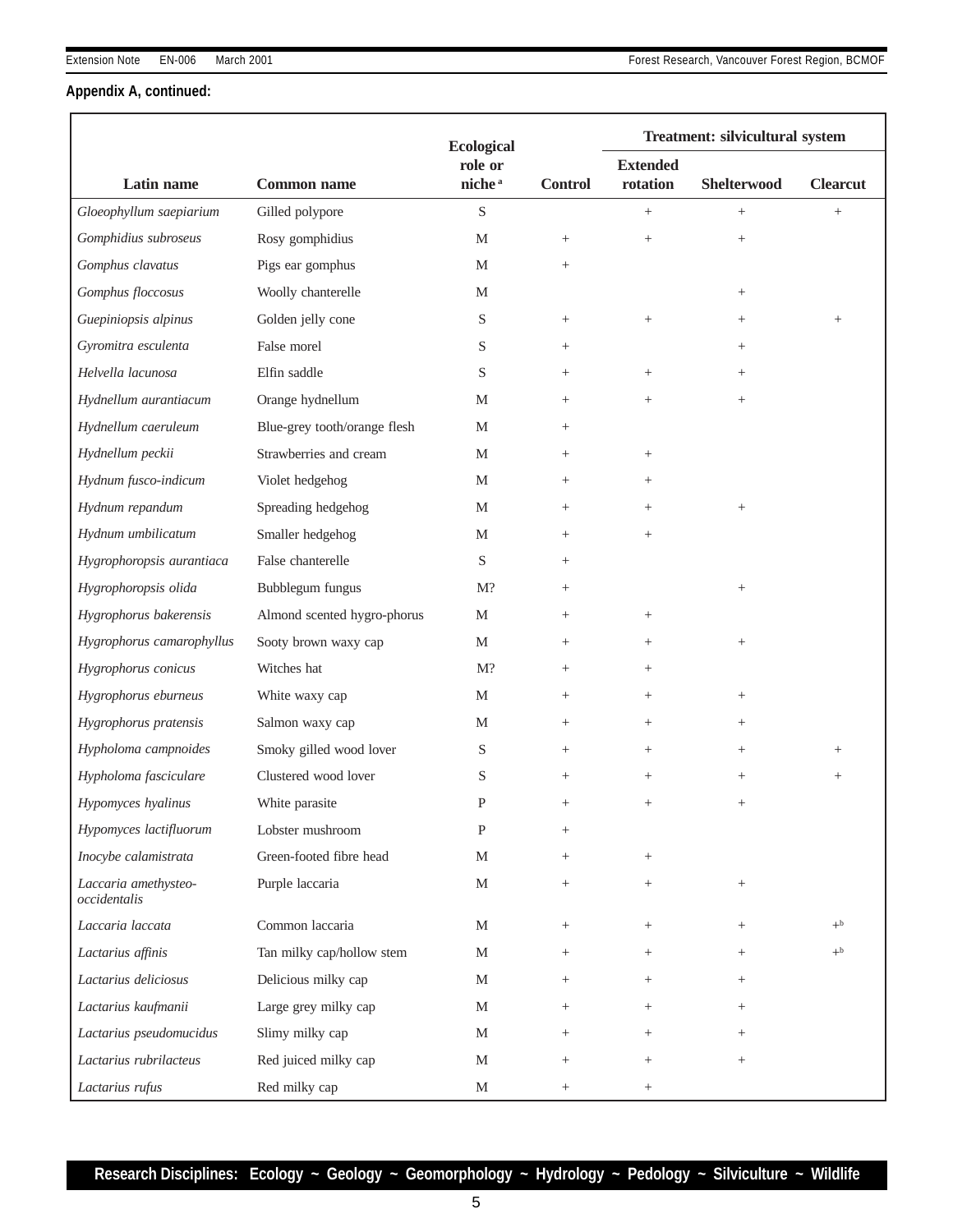# **Appendix A, continued:**

|                          |                          | <b>Ecological</b>  |                 | Treatment: silvicultural system |                    |                 |
|--------------------------|--------------------------|--------------------|-----------------|---------------------------------|--------------------|-----------------|
|                          |                          | role or            |                 | <b>Extended</b>                 |                    |                 |
| Latin name               | <b>Common name</b>       | niche <sup>a</sup> | <b>Control</b>  | rotation                        | <b>Shelterwood</b> | <b>Clearcut</b> |
| Lactarius scrobiculatus  | Spotted milky cap        | M                  | $\! + \!\!\!\!$ | $\! + \!\!\!\!$                 | $\! + \!\!\!\!$    |                 |
| Laetiporus sulfureus     | Sulphur shelf            | S                  | $\! + \!\!\!\!$ |                                 | $^{+}$             |                 |
| Leocarpus fragilis       | Insect egg slime         | S                  | $^{+}$          | $\! + \!\!\!\!$                 | $^{+}$             |                 |
| Lycogala epidendrum      | Wolf's milk slime        | S                  | $^{+}$          |                                 | $^{+}$             |                 |
| Lycoperdon perlatum      | Studded puffball         | S                  | $^{+}$          | $\! + \!\!\!\!$                 | $^{+}$             |                 |
| Lycoperdon pyriforme     | Pear-shaped puffball     | S                  | $\! + \!\!\!\!$ | $\! + \!\!\!\!$                 | $\! + \!\!\!\!$    | $\! + \!\!\!\!$ |
| Lyophyllum descastes     | Fried chicken mushroom   | М                  | $^{+}$          | $^{+}$                          |                    |                 |
| Marasmius copelandi      | Garlic mushroom          | S                  | $^{+}$          | $^{+}$                          | $^{+}$             |                 |
| Mycena alcalina          | Bleach mycena            | S                  | $^{+}$          | $^{+}$                          | $^{+}$             | $^{+}$          |
| Mycena epipterygia       | Yellow stalked mycena    | S                  | $\! + \!\!\!\!$ | $^{+}$                          | $+$                | $^+$            |
| Mycena galericulata      | Common mycena            | S                  | $\! + \!\!\!\!$ | $^{+}$                          | $^{+}$             | $^+$            |
| Mycena haematopus        | Bleeding mycena          | S                  | $^{+}$          | $^{+}$                          | $^{+}$             | $^{+}$          |
| Mycena pura              | Pure mycena              | S                  | $\! + \!\!\!\!$ | $^{+}$                          | $+$                | $^+$            |
| Mycena purpureofusca     | Purple gill edged mycena | S                  | $^{+}$          | $^{+}$                          |                    | $^+$            |
| Mycena strobilinoides    | Red-orange mycena        | S                  | $\! + \!\!\!\!$ | $\! + \!\!\!\!$                 | $^{+}$             | $^+$            |
| Mycena subcana           | Grey mycena              | S                  | $^{+}$          | $^{+}$                          | $^{+}$             | $^{+}$          |
| Omphalina ericitorem     | Lichen agaric            | S                  | $^{+}$          | $^{+}$                          | $^{+}$             | $^{+}$          |
| Otidea leporina          | Rabbit ears              | S                  | $^{+}$          | $^{+}$                          | $^{+}$             |                 |
| Panellus serotinus       | Winter (late) oyster     | S                  | $\! + \!\!\!\!$ | $\! + \!\!\!\!$                 |                    | $^{+}$          |
| Paxillus atrotomentosus  | Velvet foot pax          | S                  | $^{+}$          | $^{+}$                          | $^{+}$             | $\! + \!\!\!\!$ |
| Phaeolus schweinitzii    | Dye polypore             | P                  | $^{+}$          | $^{+}$                          | $^{+}$             |                 |
| Pholiota limonella       | Golden pholiota          | S                  |                 |                                 |                    | $\! + \!\!\!\!$ |
| Phylloporus rhodoxanthus | Gilled bolete            | S                  | $^{+}$          | $^{+}$                          | $^{+}$             |                 |
| Pleurocybella porrigens  | Angel wings              | S                  | $^{+}$          | $\! + \!\!\!\!$                 |                    |                 |
| Pleurotus ostreatus      | Oyster mushroom          | S                  | $^{+}$          | $^{+}$                          |                    | $\! + \!\!\!\!$ |
| Pluteus cervinus         | Deer mushroom            | S                  | $^{+}$          | $^{+}$                          |                    |                 |
| Polyozellus multiplex    | Blue chanterelle         | М                  | $^{+}$          |                                 | $^{+}$             |                 |
| Polyporus elegans        | Black foot polypore      | S                  | $\! + \!\!\!\!$ | $^{+}$                          | $^{+}$             | $\! + \!\!\!\!$ |
| Pseudohydnum gelatinosum | White jelly              | S                  | $^{+}$          | $^{+}$                          |                    |                 |
| Ramaria cystidiophora    | Yellow (lemon) ramaria   | S                  | $^{+}$          | $^{+}$                          | $\! + \!\!\!\!$    |                 |
| Ramaria gelatiniaurantia | Orange jelly belly coral | S                  | $^{+}$          | $^{+}$                          |                    |                 |
| Ramaria gelatinosa       | Jelly based coral        | S                  | $^{+}$          | $\! + \!\!\!\!$                 |                    |                 |
| Ramaria stricta          | Straight branched coral  | S                  | $\! + \!\!\!\!$ |                                 |                    |                 |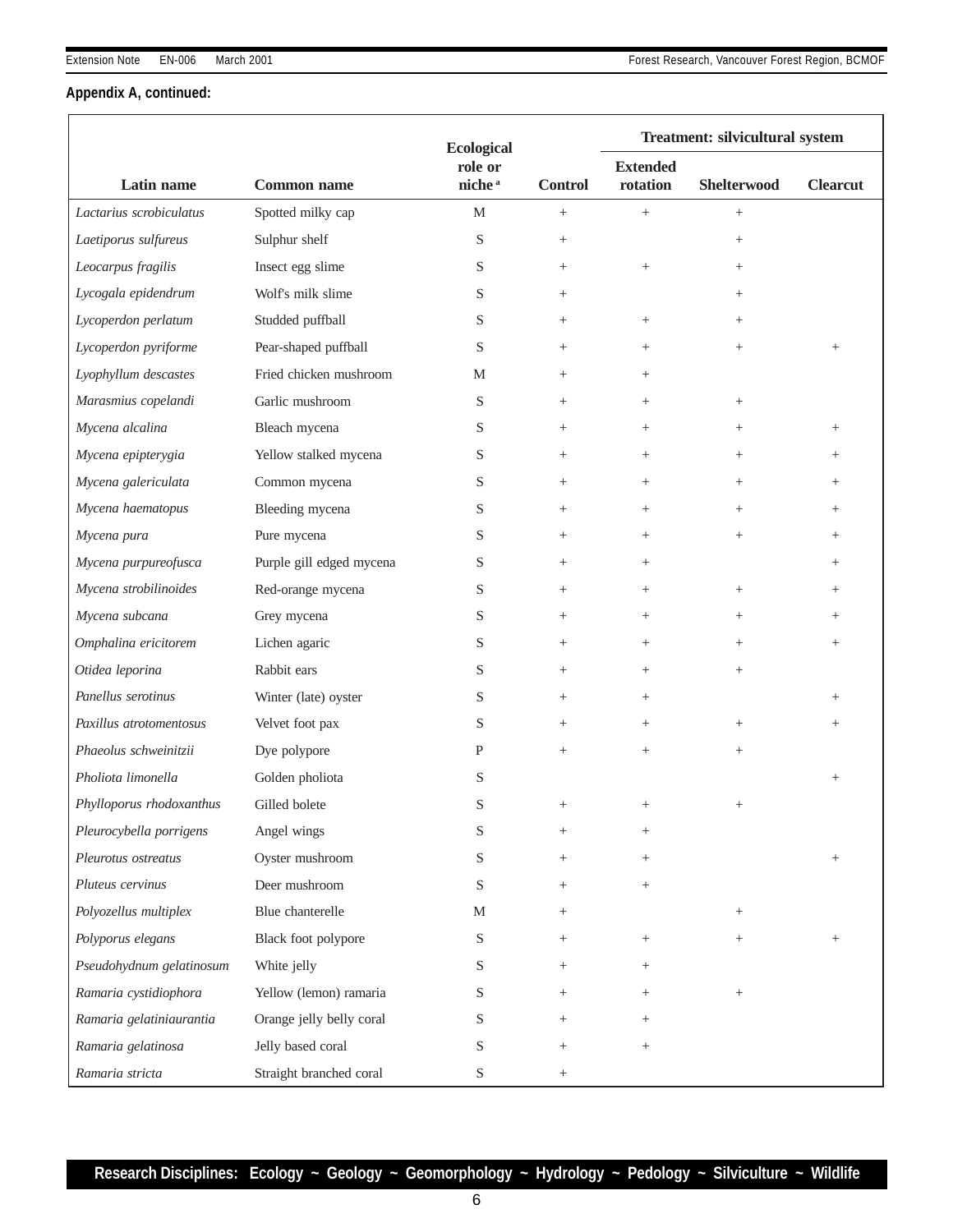# **Appendix A, continued:**

|                           |                            | <b>Ecological</b>             |                 | <b>Treatment: silvicultural system</b> |                    |                 |  |
|---------------------------|----------------------------|-------------------------------|-----------------|----------------------------------------|--------------------|-----------------|--|
| Latin name                | <b>Common name</b>         | role or<br>niche <sup>a</sup> | <b>Control</b>  | <b>Extended</b><br>rotation            | <b>Shelterwood</b> | <b>Clearcut</b> |  |
| Rozites caperata          | Gypsy mushroom             | M?                            | $^{+}$          | $+$                                    | $+$                |                 |  |
| Russula aeruginea         | Green russula              | M                             | $^{+}$          | $^{+}$                                 |                    |                 |  |
| Russula brevipes          | Short-stemmed russula      | M                             | $^{+}$          | $^{+}$                                 |                    |                 |  |
| Russula cascadensis       | Acrid russula              | M                             | $^{+}$          | $^{+}$                                 | $+$                |                 |  |
| Russula xerampelina       | Shrimp mushroom            | M                             | $^{+}$          | $^{+}$                                 | $^{+}$             |                 |  |
| Schizophyllum commune     | Split gill                 | S                             | $^{+}$          | $^{+}$                                 | $+$                | $^{+}$          |  |
| Sparassis crispa          | Cauliflower fungus         | P                             | $^{+}$          |                                        | $^{+}$             |                 |  |
| Stereum complicatum       | Crowded parchment          | S                             | $^{+}$          | $^{+}$                                 | $+$                | $^{+}$          |  |
| Strobillurus trullisatus  | Fir-cone mushroom          | S                             | $^{+}$          | $^{+}$                                 | $+$                | $^{+}$          |  |
| Suillus granulatus        | Dotted stalk slippery jack | M                             | $^{+}$          | $^{+}$                                 | $^{+}$             |                 |  |
| Suillus lakei             | Lake's bolete              | M                             | $^{+}$          | $^{+}$                                 | $+$                |                 |  |
| Suillus subolivaceous     | Olive cupped bolete        | M                             | $^{+}$          | $^{+}$                                 |                    |                 |  |
| Trametes versicolor       | Turkey tail                | S                             | $^{+}$          | $^{+}$                                 | $\! + \!\!\!\!$    | $^{+}$          |  |
| Tremella lutescens        | Witches butter             | S                             | $^{+}$          |                                        |                    | $^{+}$          |  |
| Tricholoma flavovirens    | Man-on-horseback           | M                             | $^{+}$          | $^{+}$                                 | $^{+}$             |                 |  |
| Tricholoma magnivelare    | Pine mushroom              | M                             | $^{+}$          | $^{+}$                                 | $^{+}$             |                 |  |
| Tricholoma sejunctum      | Separating trich           | M                             | $\! + \!\!\!\!$ | $^{+}$                                 | $+$                | $+^{\rm b}$     |  |
| Tricholoma zelleri        | Zeller's trich             | M                             | $^{+}$          | $^{+}$                                 | $+$                |                 |  |
| Tricholomopsis decora     | Yellow rotter              | S                             | $^{+}$          | $^{+}$                                 |                    |                 |  |
| Xeromphalina cauticinalis | Small orange/brown cap     | S                             | $^{+}$          | $+$                                    | $+$                |                 |  |
| Xylaria hypoxylon         | Carbon antlers             | S                             | $^{+}$          |                                        |                    | $^{+}$          |  |

*<sup>a</sup> M = mycorrhizal. S = saprophytic. P = parasitic.*

*<sup>b</sup> Encountered near veteran or residual (reserve) tree in the clearcut.*